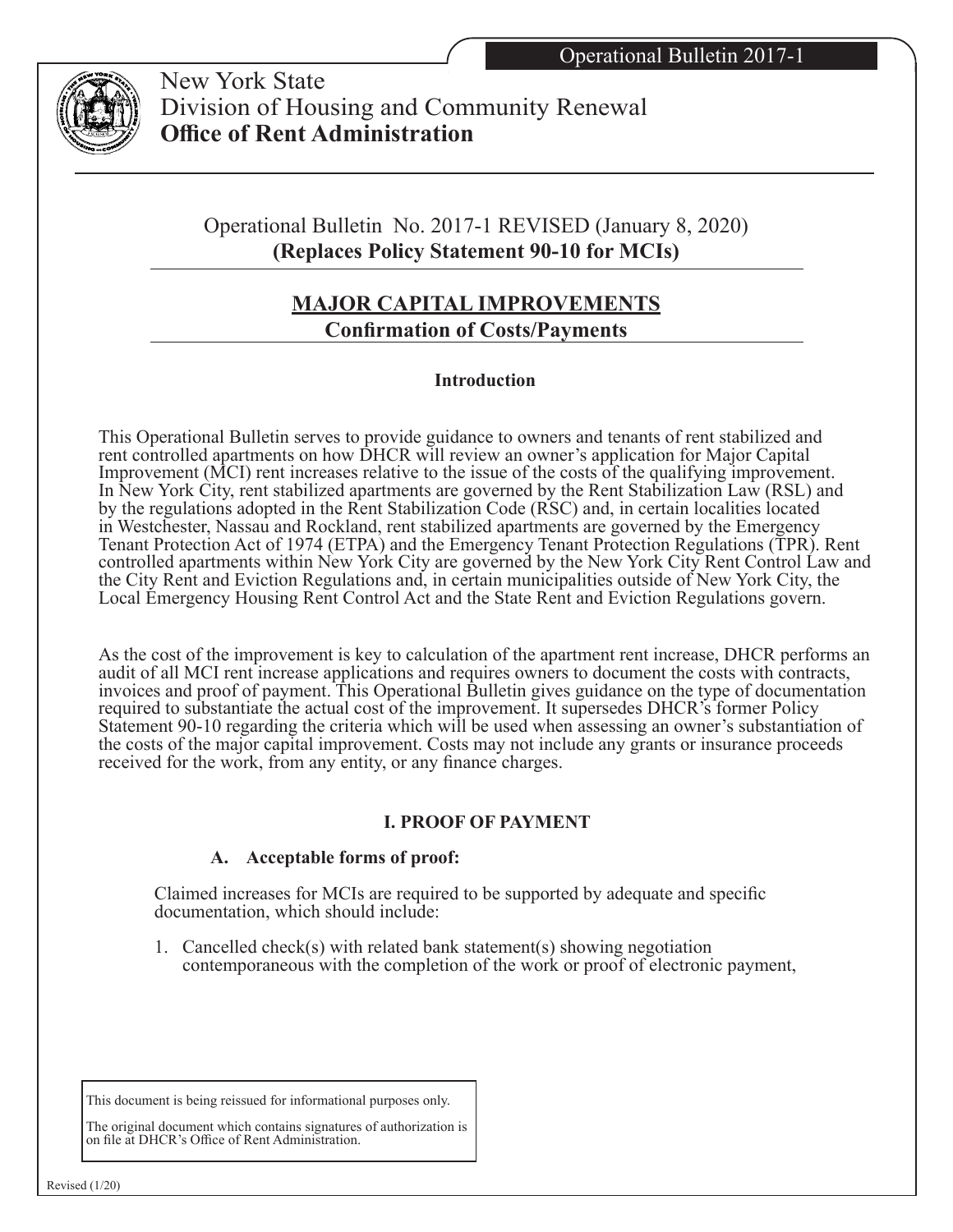- 2. Copies of negotiated bank checks and/or negotiated money orders made payable to the contractor,
- 3. Invoice receipt(s) marked paid in full contemporaneous with the completion of the work,
- 4. Signed contract agreement(s), signed change orders, and
- 5. Contractor's affidavit indicating that the installation was completed and paid in full.

This documentation requirement calls for a higher standard of proof than that found in former Policy Statement 90-10 which provided that only one of the above forms of proof was necessary unless DHCR requested additional proof. However, actual processing has shown that more than one type of proof is the norm rather than the exception. Therefore, an owner should submit as many of the listed forms of proof as the owner is able to provide with the initial submission. DHCR's consideration may not be limited to these items as its review of MCIs is fact intensive and an individualized process, regardless of whether it is part of an administrative proceeding or the subject of an independent investigation. Additionally, MCI processing involves DHCR's assessment of the evidence offered so that there is no guarantee that any particular piece of proof will be dispositive. For example, an invoice or contract with less than complete specificity may not be sufficient. DHCR, in every case, has the authority to request information it believes is necessary to reach a proper determination including requests for additional evidence indicating the cost of the installation, that it was completed, paid in full and otherwise appropriate to support a rent increase. Additional documentation should at all times be provided if possible, and it should be provided as requested to avoid a more protracted proceeding. If an owner is unable to provide these items or any item requested, then an explanation must be provided and DHCR will determine whether the explanation suffices and the proof given is sufficient.

### **B. Lump Sum Costs**

An owner must submit evidence of the cost incurred for the particular items constituting the MCI. However, DHCR has discretion to accept a lump sum bill under certain circumstances where, for example, DHCR concludes that:

- 1. The evidence submitted establishes that all of the claimed work was done as a coordinated project and was satisfactorily completed; and
- 2. Each item of work was either an allowable MCI or work done in connection with, and as a necessary component of, an allowable MCI.

Such coordinated projects are best supported by itemized proof and the absence of such itemization, may result in additional scrutiny or denial.

When proof is not adequate in DHCR's view, such MCI increase may be denied in its entirety or the difference between the claimed/reasonable cost and the substantiated cost will be disallowed depending on the result of DHCR's review of the documentation in the record.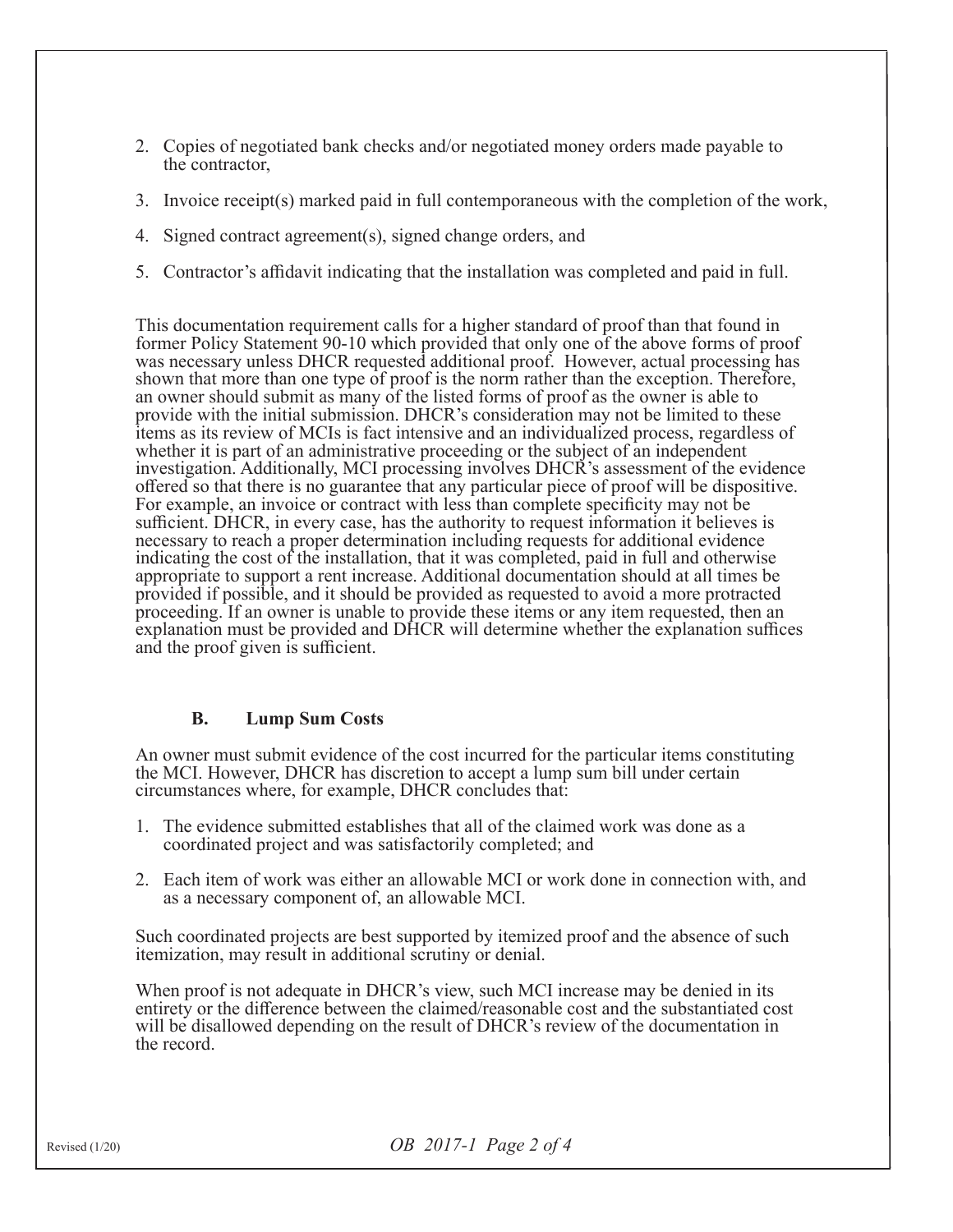#### **II. USEFUL LIFE**

The RSL provides that an owner who receives an increase for an MCI is not entitled to a further increase based upon premature replacement within the useful life of the improvement. MCIs have a useful life schedule in the RSC and DHCR Fact Sheet #33. DHCR's determination of whether the useful life has expired will be based upon the RSC, Fact Sheet #33 and on the facts of each case.

#### **III. IDENTITY OF INTEREST**

There are circumstances that will require additional proof. The costs for an MCI paid to a person or organization sharing an identity of interest with the owner or managing agent may require additional evidence relating to cost and payment.

Identity of interest means any relationship (such as family ties or financial interest) between the owner/managing agent and the contractor, supplier or installer(s) who did the installation or supplied the improvement, the cost of which is calculated into the MCI increase. These relationships include:

- 1. When the owner/managing agent appears to have a financial interest in any entity receiving payment for the MCI (either the improvement or labor) which is included in the requested rent increase;
- 2. When the owner/managing agent (or one or more of its officers, directors, stockholders, or partners of a corporation or partnership) appears to have a family tie or is an officer, director, stockholder or partner at any entity receiving payment for the MCI (either the improvement or labor) which is included in the requested rent increase;
- 3. When there appears to be side deals, agreements or contracts that have been made<br>or contemplated which may have impacted the costs of the MCI or where there<br>appear to be side deals, agreements or contracts which were en
- 4. When any other relationship appears to exist between the owner/managing agent<br>and the contractor, subcontractor or any person receiving payment for the MCI<br>(either equipment or labor) included in the requested rent incr owner/management agent, control or influence over the contractor or installer; and
- 5. When the person or persons receiving payment for the MCI (either equipment or labor) appear to be employees of the owner/managing agent but such payments to them are in addition to such salary or payments for other work